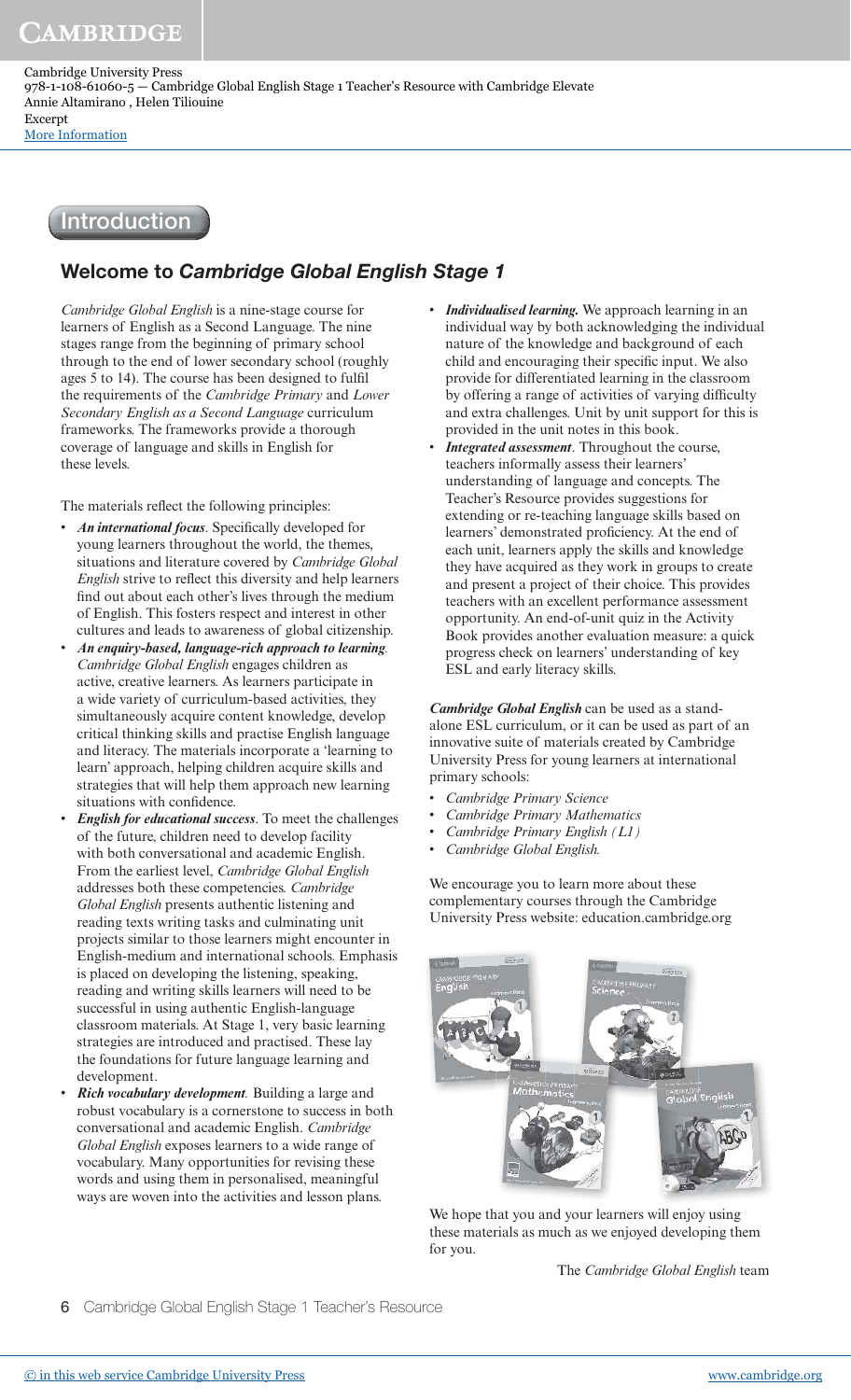CAMBRIDGE

# How to use Cambridge Global English

## A Components

*Cambridge Global English* offers the following components:

- The **Learner's Book** provides the core input of the course and consists of nine thematic units of study. Each unit contains six lessons developed around a unifying theme, and linked to a main question at the beginning of the unit. The materials cater for the needs of learners studying in a primary context: they feature skills-building tasks for listening, reading, writing and speaking, as well as language focuses. In addition, there is a strong vocabulary-building element to the course. Ways of introducing basic learning awareness skills are also explored through features such as:
	- Language tips
	- Words to remember
	- Language detective
	- Look what I can do!

 Materials are aimed at the learner with all the experiences that they bring to the classroom. Learners are encouraged to see the moral and social values that exist in many of the course texts, and find opportunities to reflect on these. We feel that the learner needs to be exposed to many different forms of text topics and styles in order to develop the skills of assessing, interpreting and responding appropriately to content. Therefore the course aims to provide a variety of factual and fictional texts, dialogues and poetry, on a range of different topics, at the appropriate level.

- The **Audio CDs** include all the listening material needed for the Learner's Book and Activity Book. The listening material supports the Learner's Book with listening, pronunciation and phonics activities, as well as songs and read-along stories. We recommend that learners also use the Audio CDs at home to practise the songs and stories, and to show their parents what they know.
- The **Activity Book** provides additional practice activities, deepening the understanding of language skills and content material introduced in the Learner's Book.
- The **Teacher's Resource** provides valuable guidance and support for using *Cambridge Global English* in your classroom. We understand that within each class there are learners of different abilities, particularly at Stage 1 when children come from different preprimary backgrounds. It is very important to support differentiated work in the classroom and we do this through suggestions in the unit notes and additional differentiation 'challenge' activities in the Activity Book. The production skills required in the project work at the end of each unit can also be graded in terms of ability. At the end of the Teacher's Resource, photocopiable activities, cross-referenced in the unit notes, are provided to give additional work for each lesson. A selection of lesson-by-lesson spelling words, which

can be photocopied, cut out and given to the children to learn, are also included in the end section.

• The **Digital Classroom** is a projectable version of the Learner's Book and Activity Book for frontof-class teaching. In addition to the Learner's Book and Activity Book pages, it includes videos and animations, interactive language activities, all of the classroom audio, pop-up answer keys and glossaries.

### B Learner's Book structure

*Cambridge Global English* consists of nine thematic units of study, designed to cover approximately three units per term, in most educational systems. The Stage 1 Learner's Book is structured as follows:

- **Starter unit:** At the beginning of primary school, learners can come from a variety of backgrounds. Ideally most will have had some basic introduction to letters and numbers in English before they start this course, but a Starter unit is still included at the beginning of the Learner's Book to provide an opportunity to review these basic concepts. The Teacher's Resource offers a range of further activity suggestions for providing learners with additional support and basic language practice, so that they can all approach the Stage 1 Learner's Book with confidence.
- **Main units:** Nine thematic units provide a year's worth of curriculum lessons.
- Picture dictionary: At the end of the book there is a thematically arranged Picture dictionary. This dictionary can be used for a number of activities, such as reviewing material at the end of terms, but its main aim is to introduce the concept of using a dictionary in order to look up the meaning of words. This should be done on a fairly regular basis, so that the learners become accustomed to the idea.

### C Unit structure

Each unit is divided up into six lessons. The length of lessons will vary from school to school, so a strict time limit for each lesson has not been prescribed. Lessons are structured as follows:

- **Lesson 1 Think about it:** Lesson 1 introduces the main topic, usually in the form of a question which should be a trigger for input from the learners in line with the enquiry-led approach of the course. A short poem and main picture lead into the topic of the unit, giving learners an opportunity to identify key vocabulary items. This leads to vocabulary practice tasks and culminates in a productive task.
- **Lesson 2 Find out more:** Lesson 2 is geared to deeper learning about a curriculum topic. It usually involves a short listening or reading passage followed by critical thinking skills and guided writing tasks.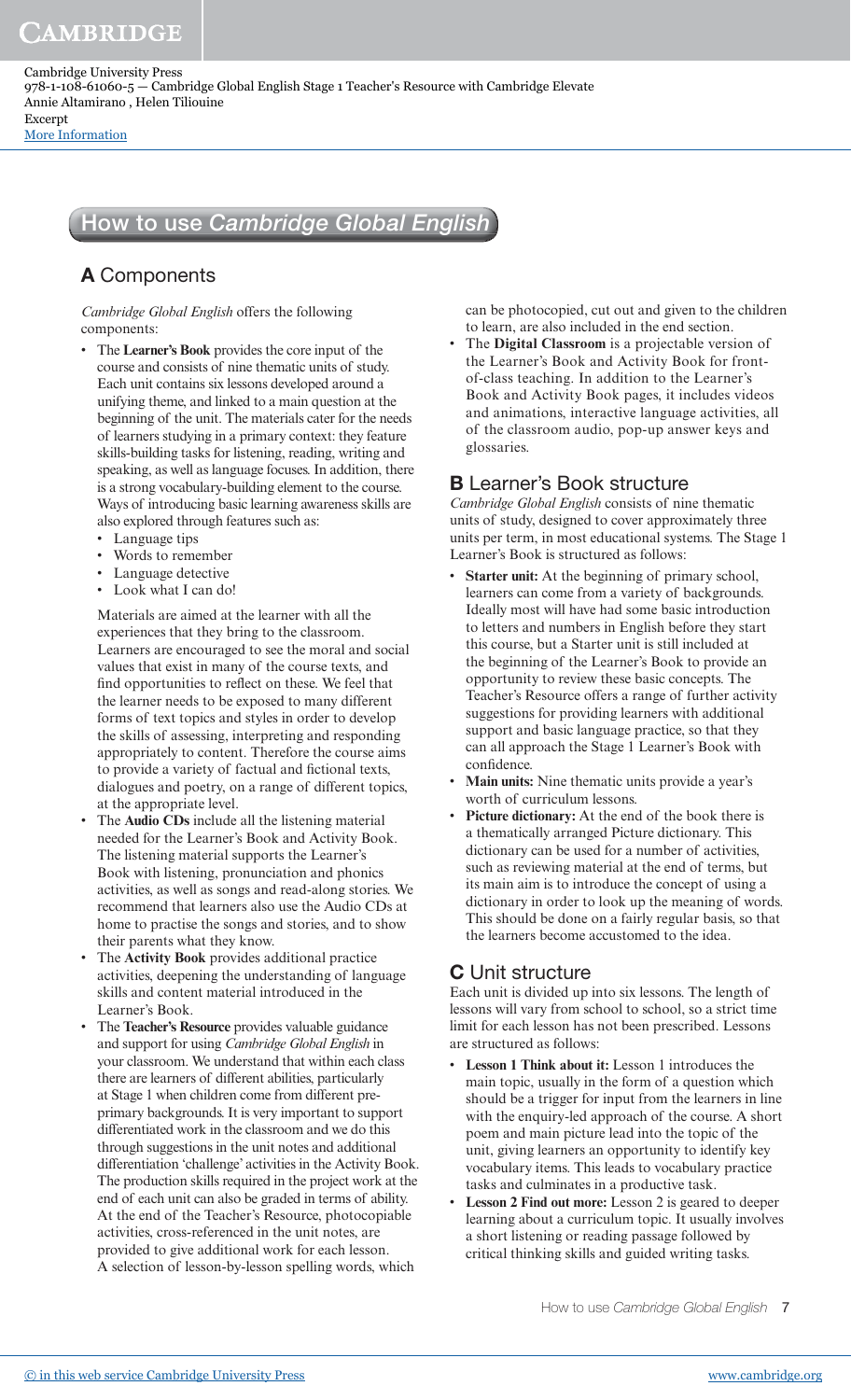# CAMBRIDGE

Cambridge University Press 978-1-108-61060-5 — Cambridge Global English Stage 1 Teacher's Resource with Cambridge Elevate Annie Altamirano , Helen Tiliouine Excerpt [More Information](www.cambridge.org/9781108610605)

- **Lesson 3 Letters and sounds:** Lesson 3 focuses on the mechanics of reading and pronunciation, including phonics, alphabet skills, reading, listening and writing skills. It usually contains a song or simple phonics story.
- **Lesson 4 Use of English:** Lesson 4 focuses on developing language skills through contextualised activities. It involves combinations of speaking, writing and reading activities.
- Lesson 5 Read and respond: Lesson 5 focuses on literacy and reading stories, poems and factual texts. It allows the learner to explore a variety of text types and develop comprehension and writing skills through related activities.
- **Lesson 6 Choose a project:** Lesson 6 is the consolidation and production section of the unit. Learners produce a project related to the unit content. Lesson 6 begins with a restatement of the initial unit question and leads to a review of what has been learned in the course of the unit. Learner independence is enhanced by allowing choice. Learners choose one of three projects to complete. At the end of the lesson they carry out a short activity (*Look what I can do!*) where learners can be encouraged to identify and demonstrate skills they have accumulated during the course of the unit.

### **D** Activity Book

Each lesson in the Learner's Book is supported by two Activity Book pages that reinforce learning through activities, clearly framed within the 'I can' objectives of the course. The Activity Book provides basic practice and reinforcement of vocabulary, use of English, writing and concepts. It also provides opportunities for personalisation and creative work, as well as activities that can offer a higher level of challenge to support differentiated classroom situations. The last lesson of each unit in the Activity Book is devoted to an end-ofunit quiz, offering more in-depth assessment of what the learners have achieved.

### E Customising your lessons

Support for planning each lesson and teaching objectives are provided in the main unit notes of this book. When planning, please also bear in mind the following:

- These are ideas and guidelines only; you should adapt them to your situation and the needs of your learners. Do not be afraid of changing things and bringing in to the classroom additional elements of your own.
- Monitor your learners. If they need additional support for some aspect of the book or particular skills work, tailor the material to their needs.
- Learners of this age group need repetition and revision. Do not be afraid of going over material several times. We would encourage you to continue singing songs, reading stories and playing games throughout the year. Create routines and chants that learners can join in with.
- Be creative in developing craft activities and roleplays. Some suggestions are given but there is much more that can be done. Try combining English with arts and crafts classes.
- Try to encourage learning/teaching/showing between classes of different age groups.
- Draw on parental support where possible. There are 'home–school link' suggestions in every unit.

When using the book, the following guidelines might also be useful:

#### **Before using the Learner's Book**

- Engage in warm-up activities (songs, total physical response (TPR), vocabulary games, alphabet chants, etc.).
- Pre-teach and practise key language learners will encounter in the Learner's Book and Audio CDs.

#### **While using the Learner's Book**

- Keep learners actively engaged.
- Use the artwork in Lesson 1 as a conversation starter: ask learners to name everything they see in the picture; play *I Spy,* etc.
- Vary the group dynamics in the lesson: move from whole group response to individual response to pairwork, etc.
- Provide opportunities for learners to ask questions as well as answer them.
- Encourage learners to act out the language in the lessons.
- Encourage learners to use language structures and vocabulary to talk about their own ideas, opinions and experiences.
- In class discussions, write the learners' ideas on class charts. You can refer back to these charts in later lessons.
- Adjust your reading and writing expectations and instructions to suit the literacy level of your learners.

#### **Using the Activity Book and further suggestions**

- Use the Activity Book pages related to the Learner's Book pages.
- Depending on the ability of the learners, use the 'Additional support and practice' activities and/or 'Extend and challenge' activities suggested in the Teacher's Resource at the end of every lesson.
- Do a wrap-up activity or game at the end of every lesson.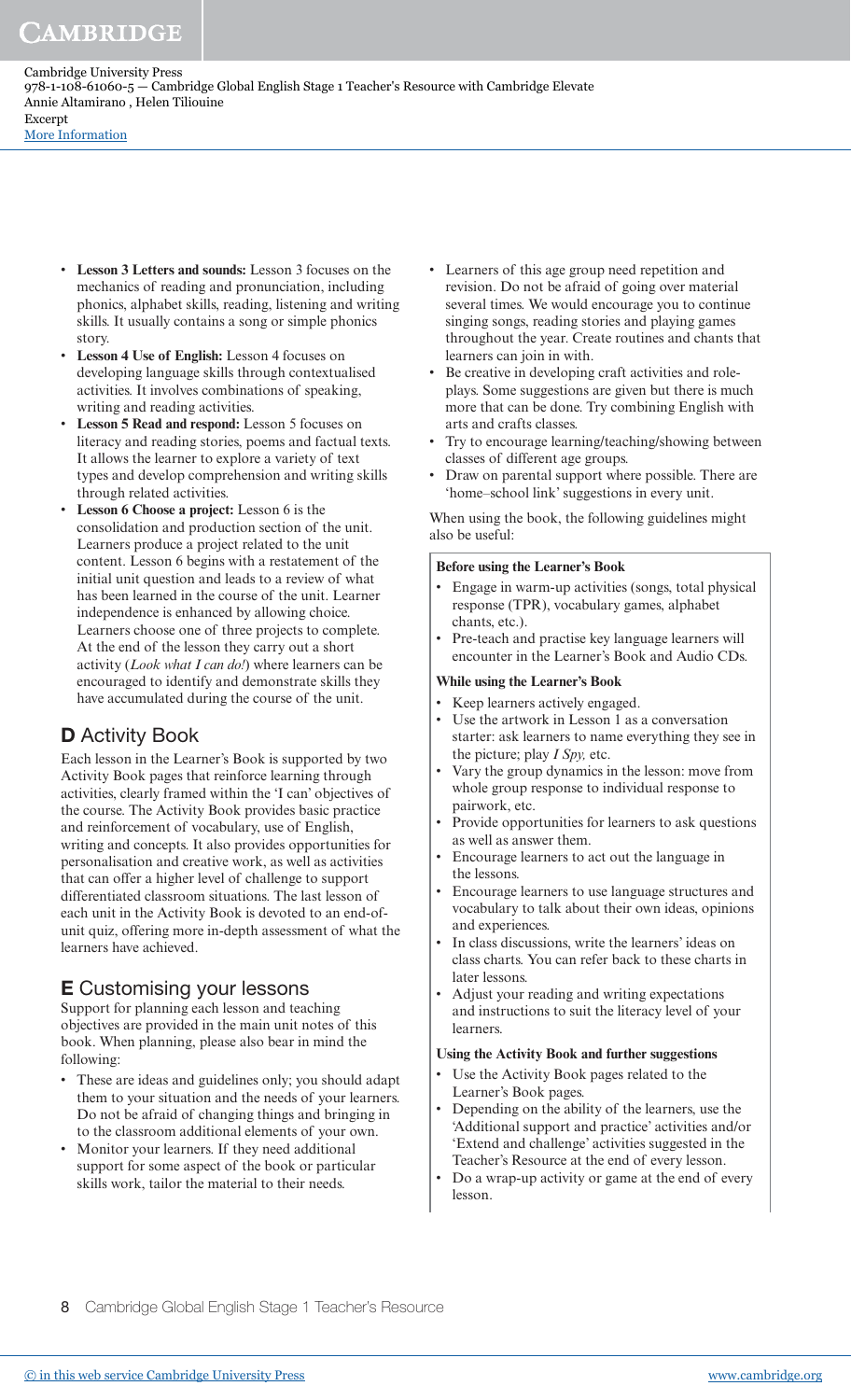- Give homework assignments at the end of every lesson, especially vocabulary reinforcement activities:
	- Learners draw and label a picture scene with vocabulary items
	- Learners write and illustrate several sentences using vocabulary items
	- Learners create flash cards
	- Learners play games such as *What's Missing?* or *Concentration* with a family member using a set of learner-made word flashcards (*Concentration*  requires a double set of flashcards – 6–10 pairs of words)
	- Learners make 'favourite word' posters where they draw a picture of their favourite word from each lesson/unit.

We would strongly recommend that you supplement this core material with the following:

- An extended reading programme to provide learners with practice of different types of books, leading ultimately to reading independence. It is recommended that you regularly set aside time for the learners to read books of their choice in class and that they are encouraged to read at home.
- 'Real' materials incorporated into the classroom as far as possible in order to create more interest in the lessons.
- Exposure to additional audiovisual material such as television programmes, songs and film excerpts so that the learners begin to feel confident in their ability to decode and understand a range of media in English.
- Supplementary handwriting and phonics materials to help build on those skills at this crucial time in the learner's linguistic development.

### F Setting up the primary classroom

While there is not always a lot of flexibility in setting up the primary classroom, it would be useful to arrange the learning space in the following way:

- Set up tables in groups, so learners can work together and have a bigger surface to do so when doing endof-unit projects and craft activities.
- Set aside uncluttered spaces for learners to move around in, do circle activities, role-plays, etc.
- Designate a reading corner in the room in which you read to the learners and they also read independently. Make a space for a 'class library' with a variety of books that changes all the time.
- Reserve wall space to make displays of the learners' work, show words to remember, etc. Change these regularly to maintain learner interest.

## G Assessment

We recommend that you take the time and opportunity to observe and monitor the progress and development of your learners. Many opportunities for informal assessment are provided through the projects as well as in the self-assessment sections (*Look what I can do!* ) in the main units of the Learner's Book. A restatement of the objectives is provided at the top of most pages in the Activity Book and in the 'Look what I can do!' statements and end-of-unit quizzes in the Activity Book*.*

At the beginning of the year, create individual portfolio folders to keep work that shows how the learners have been meeting the curriculum objectives. Use the portfolio to create a feeling of achievement and pride in learners about what they have achieved over the year. Keep this portfolio for parent–teacher meetings and send it home to show the parents/carers either at the end of each term or the end of the year. You might also want to include a letter to parents/carers outlining what the learners have achieved over the year.

If you would like further learner assessment opportunities, a table of how the Cambridge English Language Assessment exams for primary stages fit in with the *Cambridge Global English* levels is set out below:

### Cambridge English Language Assessment exams for primary stages

| Stage | <b>Assessment</b>            | <b>CEFR level</b> |
|-------|------------------------------|-------------------|
| 6     |                              |                   |
| 5     | Cambridge English: Key (KET) | A2                |
| 4     | for Schools                  |                   |
| 3     | Cambridge English: Flyers    |                   |
|       | (YLE Flyers)                 |                   |
| 2     | Cambridge English: Movers    | A1                |
|       | (YLE movers)                 |                   |
|       | Cambridge English: Starters  |                   |
|       | (YLE starters)               |                   |

### **H** The home–school relationship

Support and encouragement at home is extremely important at this age. Encourage parents either face to face or via letter/email to become as involved as possible in their child's learning process by asking them what they have learned after every lesson, allowing children to 'teach' them what they have learned, taking an interest in what they bring home or want to perform for them and supporting any work the learners might try to do at home.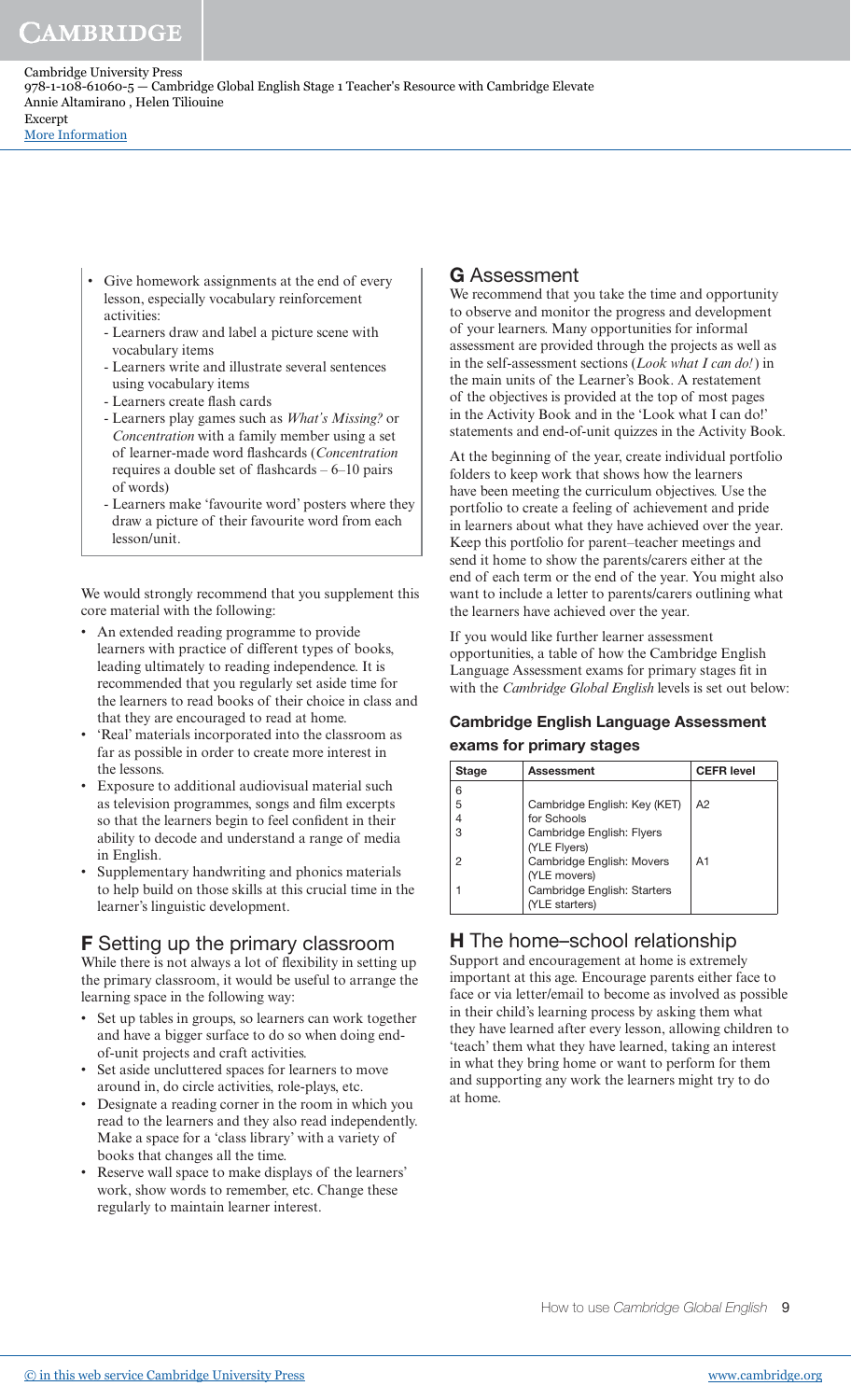# **CAMBRIDGE**

Cambridge University Press 978-1-108-61060-5 — Cambridge Global English Stage 1 Teacher's Resource with Cambridge Elevate Annie Altamirano , Helen Tiliouine Excerpt [More Information](www.cambridge.org/9781108610605)

### I Icons

The following icons have been used to signpost areas of special interest or as shorthand for specific instructions:

- Audio and track number reference. These appear in the Learner's Book, the Activity Book and the Teacher's Resource.
- Speaking opportunity / activity recommended for pairwork. These appear in the Learner's Book, the Activity Book and Teacher's Resource.
- Cross-curricular maths and science topics. These appear in the Learner's Book, the Activity Book and the Teacher's Resource.
- AB Material that links directly to an Activity Book activity and references it. These appear in the Learner's Book and the Teacher's Resource.
- Activity to be written in the learner's notebook. These appear in the Learner's Book and the Activity Book.
- Activity to be done out of the book, in a more active classroom setting. These appear in the Teacher's Resource.
- Activity incorporating a song. These appear in the Learner's Book and in the Activity Book.

10 Cambridge Global English Stage 1 Teacher's Resource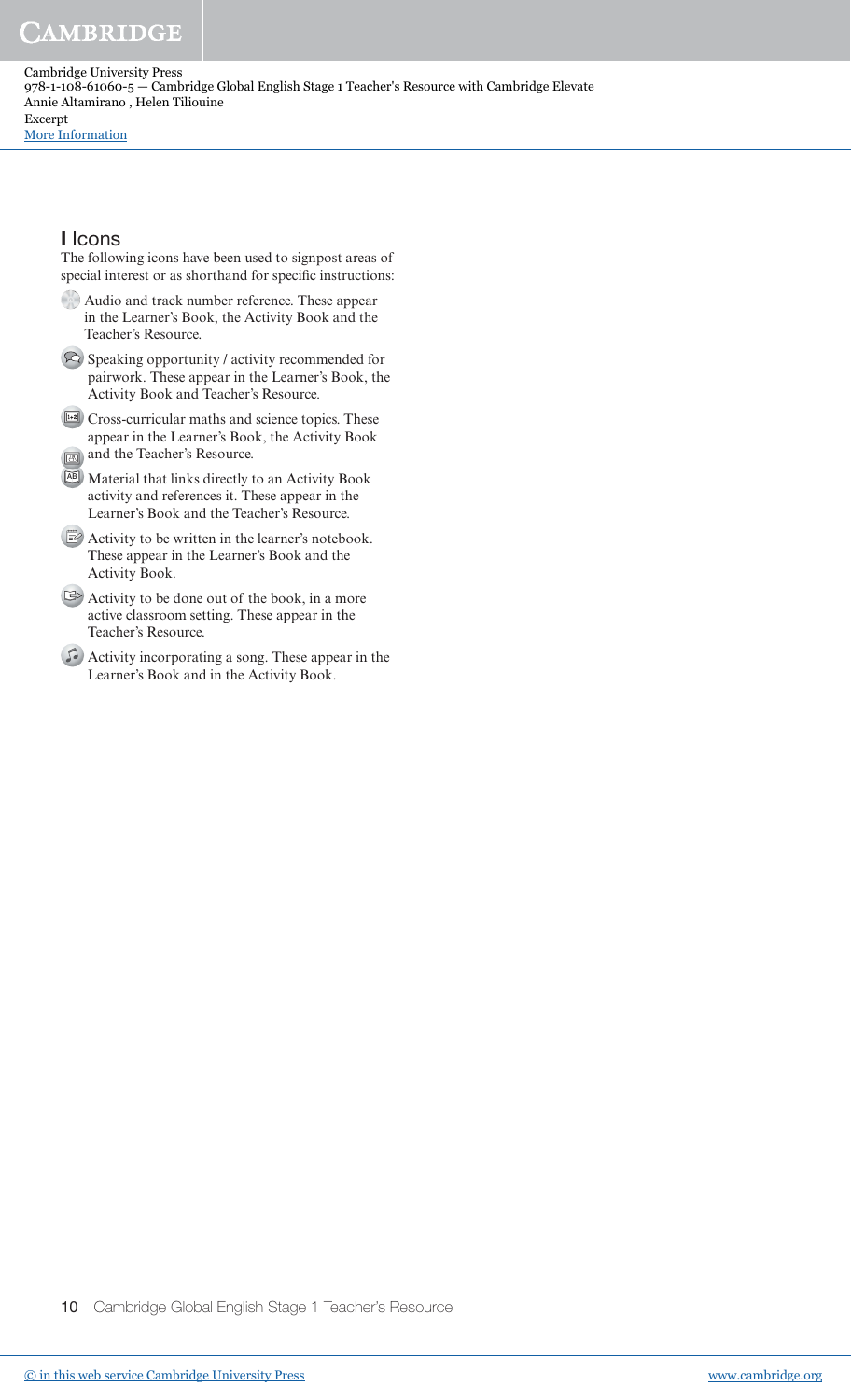## Framework correlations

### Learning objectives from the Cambridge Primary English as a Second Language Curriculum Framework: Stage 1 correlated with Cambridge Global English, Stage 1

Below you will find a table setting out specifically where to find coverage of the framework objectives for Stage 1.

| <b>Cambridge</b><br><b>Primary English</b><br>as a Second<br>Language<br>curriculum<br>framework:<br>Stage 1                                                                 | <b>CGE</b><br>Unit 1 | <b>CGE</b><br>Unit 2 | <b>CGE</b><br>Unit 3 | <b>CGE</b><br>Unit 4 | <b>CGE</b><br>Unit 5 | CGE<br>Unit 6 | <b>CGE</b><br>Unit 7 | <b>CGE</b><br>Unit 8 | <b>CGE</b><br>Unit 9 |
|------------------------------------------------------------------------------------------------------------------------------------------------------------------------------|----------------------|----------------------|----------------------|----------------------|----------------------|---------------|----------------------|----------------------|----------------------|
| Reading                                                                                                                                                                      |                      |                      |                      |                      |                      |               |                      |                      |                      |
| <b>1Rd1</b> Understand<br>the meaning<br>of very simple<br>familiar<br>phrases or<br>sentences<br>on familiar<br>general and<br>curricular<br>topics by<br>rereading<br>them | $\checkmark$         | ✓                    | $\checkmark$         | ✓                    | $\checkmark$         | ✓             | $\checkmark$         | $\checkmark$         | ✓                    |
| 1Rg1 Recognise,<br>identify,<br>sound and<br>name the<br>letters of the<br>alphabet                                                                                          | $\checkmark$         | $\checkmark$         | $\checkmark$         | $\checkmark$         | $\checkmark$         | $\checkmark$  | $\checkmark$         | $\checkmark$         | $\checkmark$         |
| 1Rg2 Recognise,<br>identify,<br>sound,<br>segment<br>and blend<br>phonemes<br>in individual<br>words                                                                         |                      | $\checkmark$         | $\checkmark$         | $\checkmark$         | $\checkmark$         | $\checkmark$  | $\checkmark$         | $\checkmark$         | $\checkmark$         |
| 1Rg3 Identify and<br>remember<br>high-<br>frequency<br>sound<br>and letter<br>patterns                                                                                       |                      | $\checkmark$         | $\checkmark$         | $\checkmark$         | $\checkmark$         | $\checkmark$  | $\checkmark$         | $\checkmark$         | ✓                    |
| 1Rg4 Recognise,<br>identify and<br>sound, with<br>support,<br>familiar<br>words and<br>sentences                                                                             | $\checkmark$         | $\checkmark$         | $\checkmark$         | $\checkmark$         | $\checkmark$         | $\checkmark$  | $\checkmark$         | $\checkmark$         | $\checkmark$         |

Framework correlations 11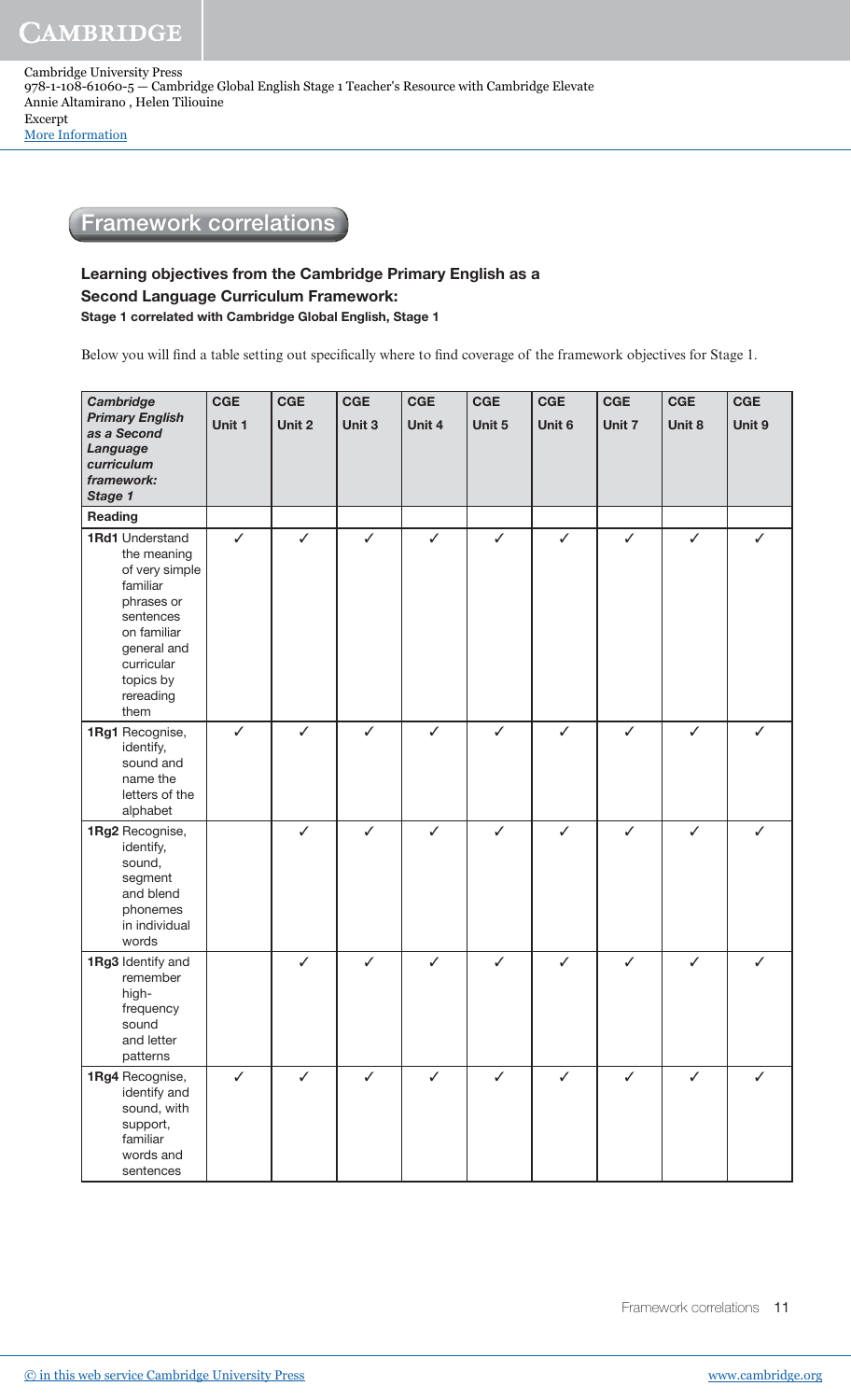**Cambridge** Primary English as a Second Language curriculum framework: Stage 1 **CGE** Unit 1 **CGE** Unit 2 **CGE** Unit 3 **CGE** Unit 4 **CGE** Unit 5 **CGE** Unit 6 **CGE** Unit 7 **CGE** Unit 8 **CGE** Unit 9 **Writing** 1Wa1 Hold a pen/ pencil in a comfortable and efficient grip ✓ ✓ ✓ ✓ ✓ ✓ ✓ ✓ ✓ 1Wa2 Form upper and lower case letters of regular size and shape ✓ ✓ ✓ ✓ ✓ ✓ ✓ ✓ ✓ 1Wa3 Write letters and words in a straight line from left to right with regular spaces between letters and words ✓ ✓ ✓ ✓ ✓ ✓ ✓ ✓ ✓ 1Wa4 Copy letters and familiar highfrequency words and phrases correctly ✓ ✓ ✓ ✓ ✓ ✓ ✓ ✓ ✓ 1Wa5 Copy upper and lower case letters accurately when writing names and places ✓ ✓ ✓ 1Wa6 Write familiar words to identify people, places and objects ✓ ✓ ✓ ✓ ✓ ✓ ✓ ✓ ✓ 1Wo1 Include a full stop when copying very highfrequency short sentences ✓ ✓ ✓ ✓ ✓ ✓ ✓ ✓

12 Cambridge Global English Stage 1 Teacher's Resource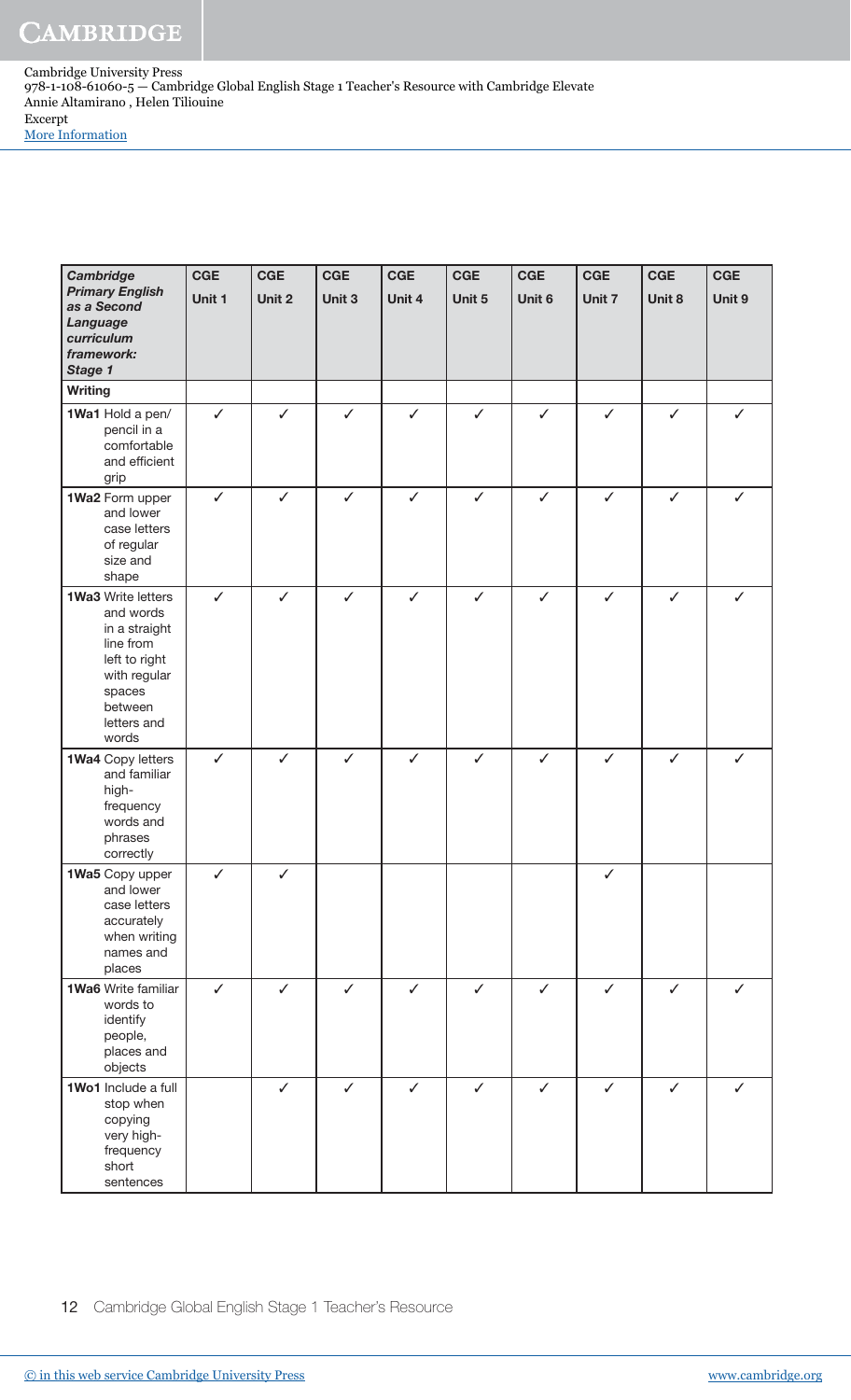> **Cambridge** Primary English as a Second Language curriculum framework: Stage 1 **CGE** Unit 1 **CGE** Unit 2 **CGE** Unit 3 **CGE** Unit 4 **CGE** Unit 5 **CGE** Unit 6 **CGE** Unit 7 **CGE** Unit 8 **CGE** Unit 9 Use of English 1Uf1 Use imperative forms of common verbs for basic commands and instructions ✓ ✓ ✓ ✓ 1Uf2 Use common present simple forms [positive, negative, question] to give basic personal information ✓ ✓ ✓ ✓ ✓ ✓ 1Uf3 Use common present continuous forms [positive, negative, question] to talk about what is happening now ✓ ✓ ✓ ✓ 1Uf4 Use have  $got + noun$ to describe and ask about possessions 1Uf5 Use can/can't to describe ability ✓ ✓ ✓ ✓ 1Ug1 Use common singular nouns, plural nouns [plural 's'] and proper names to say where things are ✓ ✓ ✓ ✓ 1Ug2 Use numbers 1–10 to count ✓ ✓ ✓ ✓ ✓ 1Ug3 Use basic adjectives and colours to say what someone/ something is or has ✓ ✓ ✓ ✓ ✓ ✓ ✓ ✓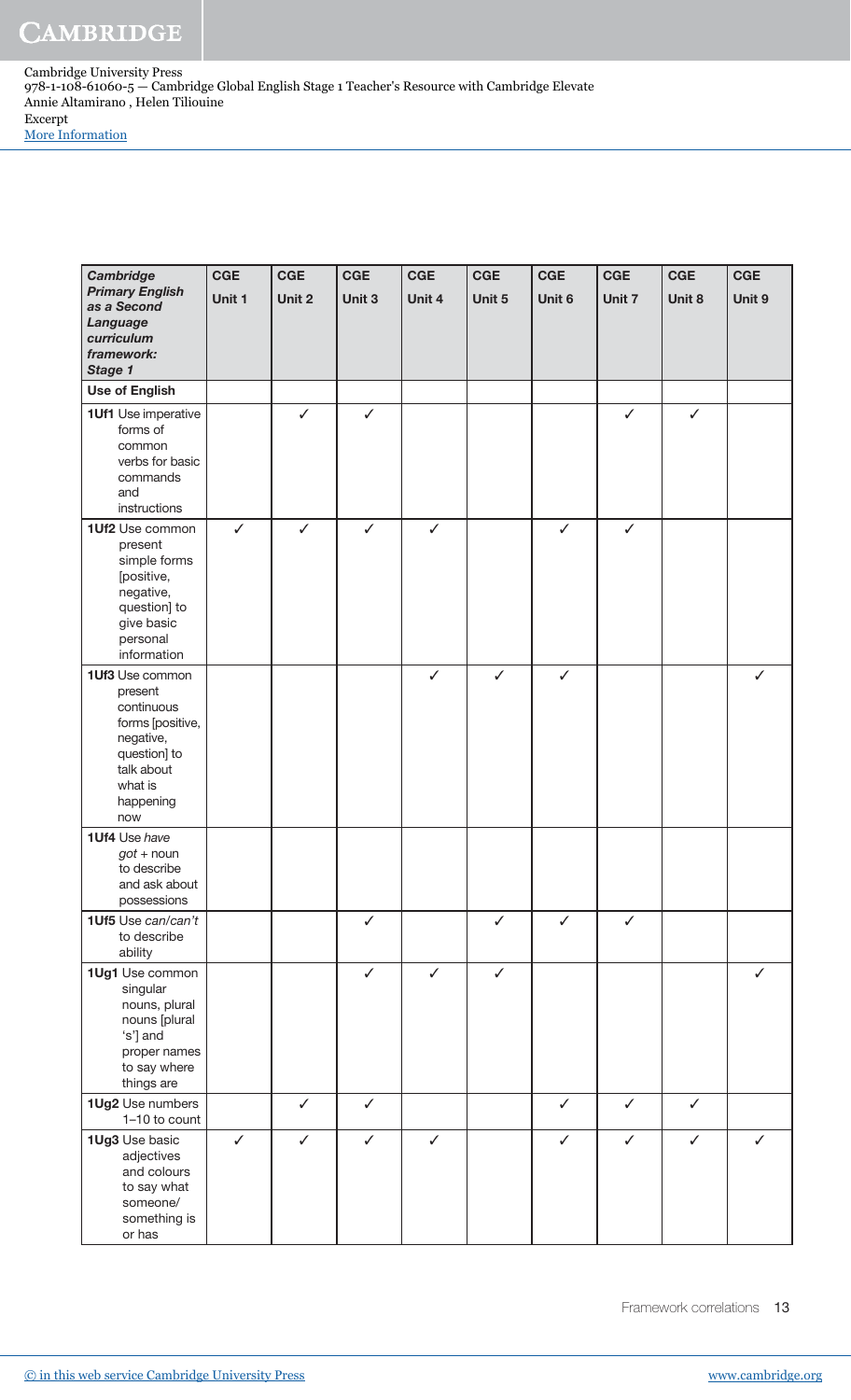**Cambridge** Primary English as a Second Language curriculum framework: Stage 1 **CGE** Unit 1 **CGE** Unit 2 **CGE** Unit 3 **CGE** Unit 4 **CGE** Unit 5 **CGE** Unit 6 **CGE** Unit 7 **CGE** Unit 8 **CGE** Unit 9 1Ug4 Use possessive adjectives to describe objects ✓ ✓ ✓ ✓ ✓ ✓ 1Ug5 Use basic adverbs of place here, there to say where things are ✓ 1Ug6 Use basic prepositions of location and position at, in, near, next to, on to describe where people and things are ✓ ✓ ✓ ✓ ✓ ✓ 1Ug7 Use prepositions of time on, in to talk about days and times ✓ 1Ug8 Use with to indicate accompaniment ✓ 1Ug9 Use for to indicate recipient ✓ ✓ 1Ug10 Use Would you like + noun to enquire ✓ 1Ug11 Use  $let's +$ verb ✓ ✓ 1Ug12 Use like  $+$ verb  $+$  -ing to express likes and dislikes ✓ ✓ ✓ ✓ 1Ug13 Spell some familiar highfrequency words accurately during guided writing activities ✓ ✓ ✓ ✓ ✓ ✓ ✓ ✓ ✓

14 Cambridge Global English Stage 1 Teacher's Resource